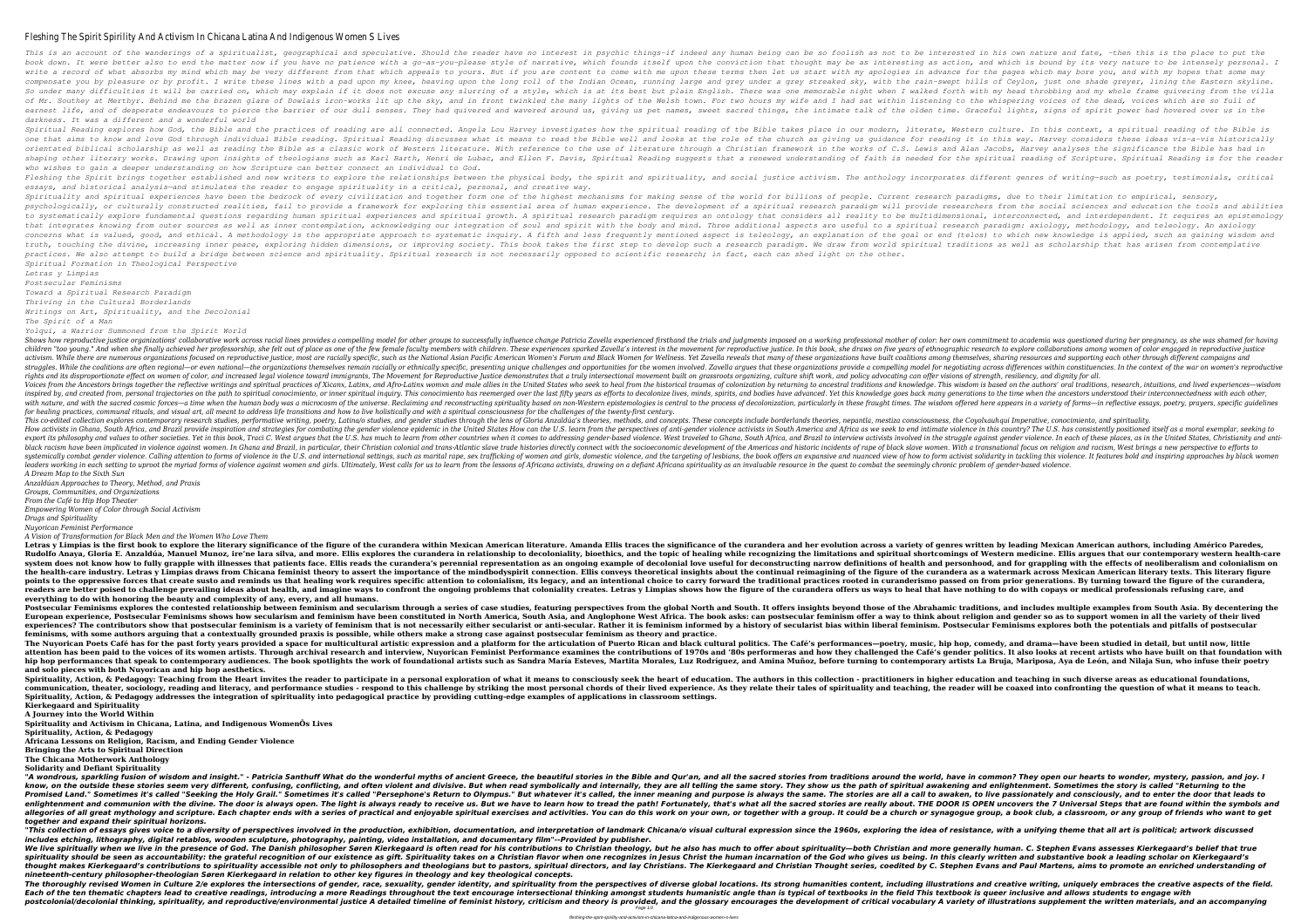### *website offers instructors pedagogical resources Spiritual Reading The Oxford Handbook of Latino Studies An Intersectional Anthology for Gender and Women's Studies Women in Culture*

*Transdisciplinary Feminist Research*

*New Perspectives on Canícula and Other Works by Norma Elia Cantú*

# *The Door Is Open*

## *Indigeneity and Decolonial Resistance*

There's a sacred and hidden path inside each one of us, a path of mysteries and amazing manifestations, where nothing is impossible, not even our wildest spiritual insight, which is here referred as the phoenix. The allego ourselves, but also to other realities as well, namely, the ones that are parallel to ours, and also other dimensions and also other dimensions and galaxies. It is with this allegory of the phoenix that we understand the r can we go. This is a book about the adventures of our soul, the journey within that so many Shamans live to explore. It's also about a path that some have ever had the ability to fully describe in a way that can be perceiv keeps quard over the spiritual world. This eagle, or big bird, is representative of another living force, which is the phoenix, the bird of fire. This is why many mystics of ancient times believed that only fire could take awakening from within, commonly using disciplines created specifically for this purpose, such as yoga, chikung and meditation. This fire represents the power of our own spirituality, which most people are unaware to posses us. The one who can ride the phoenix, can travel very far, to amazing lands. And these are the ones that often come back, when they choose to, as our prophets and religious leaders. This book describes their journey to Val At the beginning of the third decade of the 21st century, the Latino minority, the biggest and fastest growing in the United States, is at a crossroads. Is assimilation taking place in comparable ways to previous immigrant reflects on these questions, offering a sweeping exploration of Latinas and Latinas and Latinos' complex experiences in the United States. E dited by leading expert Ilan Stavans, the handbook traces the emergence of Latino established and emerging scholars, the book discusses various aspects of Latino life and history, from literature, popular culture, popular culture, and music, to religion, philosophy, and language identity. The articles p legacy of colonialism, and the controversy surrounding Spanglish. The first handbook on Latino Studies, this collection offers a multifaceted and thought-provoking look at how Latinos are redefining the American identity. This reference offers reliable knowledge about women's diverse faith practices throughout history and prehistory, and across cultures. Offers nearly 300 reference articles by international scholars of religious experiences feminine devine within those faiths • Presents reference information about the experiences of women within religions • Directs the user to additional resources via suggestions for further reading and an end-of-work bibliog A timely revision in this global age, Human Behavior and the Social Environment, Macro Level develops a sophisticated and original view of the cultural, global, spiritual, and natural worlds that people inhabit, and natura a sustainable community? How is the present exploitation of environmental resources unsustainable for future generations? In accordance with the 2015 Council on Social Work Education (CSWE) standards, attention is paid to Societal Constructions of Masculinity in Chicanx and Mexican Literature

Journal of American Indian Education Voices from the Ancestors

Including essays from 2009 Wheaton Theology Conference keynote speakers Dallas Willard and Gordon Fee as well as contributing essays by noted presenters such as Chris Hall, David Gushee, Linda Cannell, Cherith Fee Nordling *dimensions of spiritual formation.*

Introduction: In the name of the "mutha"" -- What's going on? -- The dirty/earthy mother -- The gods we worship -- The Anthropocene is a motherfucker -- Color Mother Nature gone -- "Feed the green" -- "Word is born" -- Cal Letras y Limpias is the first book to explore the literary significance of the curandera. It offers critical new insights about how traditional medicine and tolk healing underwrite Mexican American and her evolution across *such as Gloria E. Anzaldúa, Manuel Munoz, ire'ne lara silva, and more.*

Teaching from the Heart

Cara a Cara Encounters with Chicana/o Visual Culture

This book explores and celebrates works by Norma Elia Cantau, focusing on her critically-acclaimed book, Canaicula: Snapshots of a Girlhood en La Frontera, a fictionalized memoir of Laredo in the 1940s, 1950s, and early 19 Discover The World of Archangels Free Bonus Gift Included Inside Create a Deeper Relationship with Some of The Most Universal Beings of Today's Time Archangels are beings of the spiritual realm that can increase your insig how to create a relationship with your specific Archangel will give you a mysterious advantage in life to help you reach goals that you thought were unachievable. The information and techniques provided in this book will g to help you reach the ultimate level of success You will learn that there are many benefits of knowing about the Archangels and how to success and master the language of the Archangels. 7 Reasons to Buy This Book 1. In thi book you will learn in detail about each Archangel. 2. This book will give you the knowledge you need to make contact. 3. Discover the meaning and the representation of the Archangels in each individual religion sectors. 4 physical attributes that each Archangel possesses. 6. Discover if making contact with Archangels can be harmful. 7. Use this book to help you reach success with your Archangel? Who Are the 7 Archangels The Worship of Angel Palermo Symbolism of the Archangel Michael Wings of Archangels Connect To an Archangel Benefits of an Archangels Improve Health and Emotional system Can Archangel Harm Us Frequently Asked Question Much, much more! Want To *of only \$2.99! Download Your Copy Right Now! - - - - - - - - - - - - - - - - - - - - - - - TAGS: Archangel, Angels, Spirit Guides, Spirituality* Collecting the perspectives of scholars who reflect on their own relationships to particular garments, analyze the politics of dress, and examine the role of consumerism and selling a style, mexicana Fashions examines and performative aspects of identity. Focusing primarily on Chicanas but also considering trends connected to other Latin American communities, the authors highlight specific constituencies that are defined by region ("Tejana labels such as Carolina Herrera and Oscar de la Renta). The essays acknowledge the complex layers of these styles, which are not mutually exclusive but instead reflect a range of intersections in occupation, origin, person quinceañera market, "walking altars" on the Days of the Dead, plus-size clothing, huipiles in the workplace, and dressing in drag. Together, these chapters illuminate the full array of messages woven into a vibrant social In this book, twelve eminent Latina Psychologists illustrate how they practice gender- and culture-sensitive psychotherapy, counseling, research, pedagogy, social justice, and mentoring. They share how they create their ow their gendered, cultural, social, and political circumstances - and how they liberate themselves and those who seek their psychological services. Based on lived experiences, they reveal how they integrate a borderlands the *importantly, these Latina Psychologists offer easy-to-follow advice to help readers thrive while living in the cultural borderlands. This Bridge We Call Communication*

Exploring New Ways of Knowing, Researching and Being

Secular Societies, Spiritual Selves?

Restoring Harmony and Balance to Our Lives

*Designed to help spiritual directors and others use expressive arts in the context of spiritual direction.*

The Chicana M(other)work Anthology weaves together emerging scholarship and testimonios by and about self-identified Chicana and Women of Color mother-scholars, activists, and allies who center mother-scholars, activists, holistic healing for mother-scholars of color, their children, and their communities within and outside academia. The volume is organized in four parts: (1) separation, migration, migration, migration, state violence, and framework for Chicana and Women of Color mother-scholars, activists, and allies to thrive within and outside of the academy. They describe a new interpretation of motherwork that addresses the layers of care work needed fo epistemological, and they offer an understanding of motherwork through Chicana and Women of Color experiences.

*Decolonial Medicine and Holistic Healing in Mexican American Literature*

*A Study of the Christian Practice of Reading Scripture*

*Encyclopedia of Women in World Religions: Faith and Culture across History [2 volumes]*

*Religion and Gender in Transnational Context*

*Born of Resistance*

*meXicana Fashions*

*Word Images*

*Xicanx and Latinx Spiritual Expressions and Healing Practices*

2019 SPE Outstanding Book Award Honorable Mention To be able to promote effective anti-colonial and decolonial and decolonial education, it is imperative that seek to threaten, replace and practice. Indigeneity and Decolon education and practice that allows for the coexistence of, and conversation among, "multiple-epistemes." The book approaches the topics from three perspectives: • the thought that our epistemological frameworks must consid intimately connected to decolonization, and by extension, decolonization cannot happen solely through Western science scholarship, and • that the complex problems and challenges facing the world today defy universalist sol and graduate classrooms. It is also a valuable addition to the libraries of writers and researchers interested in indigenous studies and decolonialism. Perfect for courses such as: Anti-Colonial Thought, Indigenous Knowled Recognition, Marginality and the Politics of Resistance, Indigenous Settler Relations Issues for Teachers, Education Leadership, Reform, and Curriculum Innovation, Leadership: Power, Identity, and Social Change, Equity & A Education Settings, Strategies and Policies for Narrowing Racial Achievement, and Major Concepts and Issues in Education.

What is feminist transdisciplinary research? Why is it important? How do we do it? Through 19 contributions from leading international feminist scholars, this book provides new insights into activating ways - ways that mak what counts as knowledge. The contributors draw on their own original research and engage an impressive array of contemporary theorising - including new materialism, critical disability studies, his torical analyses, Black spirituality, science studies and sports studies – to trouble traditional conceptions of research, method and praxis. The authors show how working beyond disciplinary boundaries, and integrating insights from different dis knowledge, power and gender. In doing so, the book attends to the multiple lineages of feminist theory and practice and seeks to bring these historical differences and intersections into play with current changes, challeng resource for established scholars and emerging researchers in the social sciences, arts, humanities, education and beyond.

Secular Societies, Spiritual Selves? is the first volume to address the gendered intersections of religion, spirituality and the secular through an ethnographic approach. The book examines how 'spirituality' has emerged as secular, and considers how this is related to gendered ways of being and relating. Using a lived religion approach the contributors analyse the intersections between spirituality, religion and secularism in different geogr of women and their struggle for a more gender equal way of approaching the divine, as well as the experience of men and of those who challenge binary sexual identities advocating for a queer spirituality. This volume will complex gendered dynamics of modern societies.

*Calling the Soul Back Innovations in Theory, Method and Practice Awakening the Creative Spirit Accountability as the Meaning of Human Existence A Deliberately Dirty-Minded Manifesto for the Earth Mother in the Anthropocene The Movement for Reproductive Justice Embodied Spirituality in Chicanx Narrative*

Alternatives to Colonial Thinking and Practice

Complete Beginner's Guide to Understanding Archangels, Advancing Your Life Spiritually, and Accomplishing Your Goals With Unseen Forces Human Behavior and the Social Environment, Macro Level

Latina Psychologists

From Machismo to Feminist Masculinity

Archangels

Fleshing the Spirit Life in the Spirit